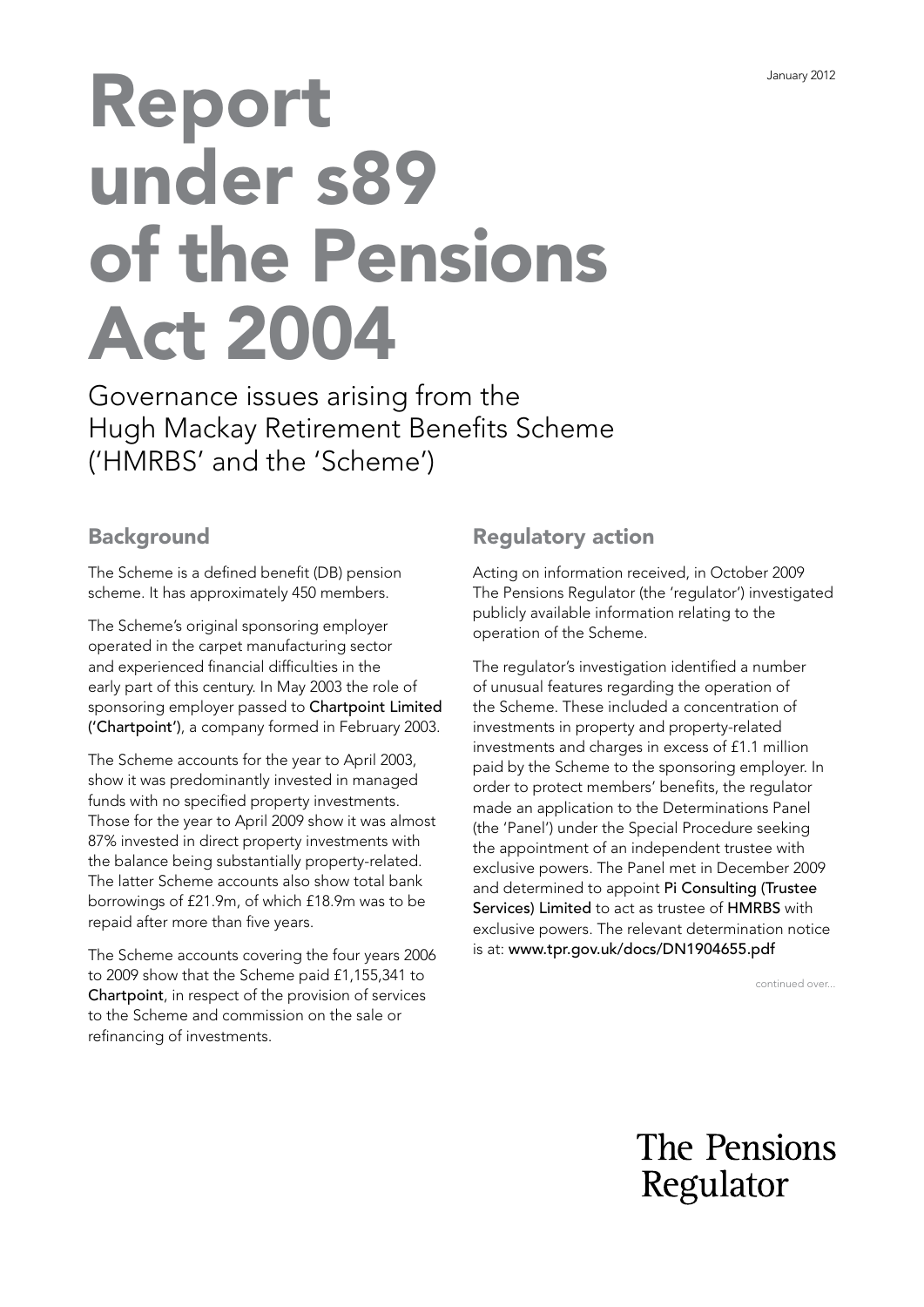#### Regulatory action continued...

In February 2010, as required by Section 99 of the Act, the Determinations Panel reviewed its previous decision to appoint a trustee. At that review the Original Trustees conceded that they had breached:

- 1. Regulation 4(5) of The Occupational Pensions Schemes (Investment Regulations) 2005 (the 'Investment Regulations') which provides that scheme assets must consist predominantly of investments admitted to trading on regulated markets.
- 2. Regulation 5 of the Investment Regulations which provides that the trustees should not borrow save for reasons of temporary liquidity.
- 3. Section 247 of the Act which provides that the trustees should have sufficient knowledge and understanding of the law relating to pension schemes, including investment principles, so as to enable them to adequately discharge their obligations as trustees of the scheme.

The Panel confirmed their earlier appointment of Pi Consulting (Trustee Services) Limited.

In the regulator's view, the scale and severity of the breaches was such that the three original trustees (the 'Original Trustees') were not fit and proper persons to be trustees of any pension scheme. The regulator made an application to the Panel for the prohibition of the Original Trustees. This was heard in October 2011. The relevant determination notice is at: [www.tpr.gov.uk/docs/DN](https://www.thepensionsregulator.gov.uk/-/media/thepensionsregulator/files/import/pdf/dn2100925.ashx)2100925.pdf

### **Outcome**

The Panel concluded that the Original Trustees were not fit and proper persons to be trustees of trust schemes, because they were not competent and capable. The Panel determined that they should be prohibited from acting as trustees of trust schemes in general. Accordingly, the Original Trustees are now prohibited from acting as trustees of schemes in accordance with section 3 of the Pensions Act 1995.

The regulator maintains a register of prohibited trustees: www.thepensionsregulator.gov.uk/ [regulate-and-enforce/prohibition-of-trustees.aspx](https://www.thepensionsregulator.gov.uk/en/document-library/enforcement-activity/prohibition-of-trustees-)

## **General**

This case illustrates the importance of adhering to guidance issued by the regulator and to the requirements of pensions legislation (the Investment Regulations particularly in this case). It provides a stark illustration of the risks to schemes where guidance and relevant legislation is not followed. It also highlights that trustees should have sufficient knowledge and understanding to evaluate properly professional advice obtained, before it is implemented.

The regulator believes that it would be helpful to draw trustees' attention to the following areas in terms of the awareness of legislation and guidance required to discharge their fiduciary duties properly:

- The Investment Regulations require that scheme assets are invested in a manner appropriate to the nature and duration of the expected future retirement benefits payable under the scheme. Part of this consideration is that assets must consist predominantly of investments admitted to trading on regulated markets. In this case, the Original Trustees had invested all, or substantially all, of the assets of the Scheme in property or property-related investments, including two speculative property developments.
- The Investment Regulations also provide that schemes may not borrow, save where such borrowing is short-term and for liquidity purposes. The Original Trustees committed the Scheme to bank borrowings of over £21 million secured on the property assets such borrowings financed, of which the majority had a maturity exceeding five years. This had multiple negative effects for the Scheme.

continued over...